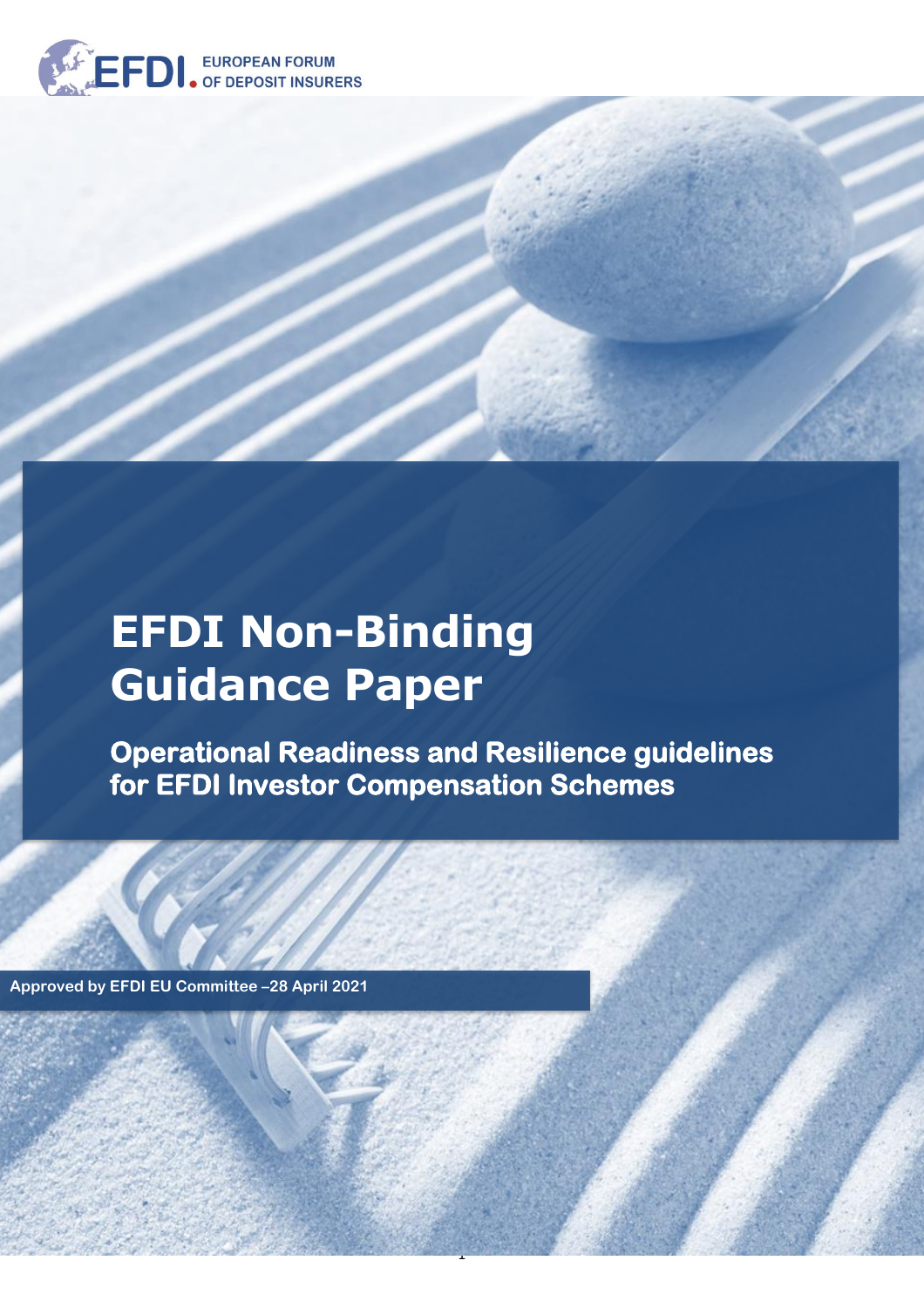

#### TABLE OF CONTENTS

#### **SUMMARY**

| $\mathbf{1}$ . |      |                                                                 |  |
|----------------|------|-----------------------------------------------------------------|--|
| 2.             |      |                                                                 |  |
| 3.             |      |                                                                 |  |
| 4.             |      |                                                                 |  |
|                | 41   |                                                                 |  |
|                | 4.2  |                                                                 |  |
|                | 4.3  |                                                                 |  |
|                | 4.4  |                                                                 |  |
|                | 4.5  |                                                                 |  |
|                | 4.6  |                                                                 |  |
|                | 4.7  |                                                                 |  |
|                | 4.8  |                                                                 |  |
|                | 4.9  |                                                                 |  |
|                | 4.10 |                                                                 |  |
|                | 4.11 |                                                                 |  |
| 5 <sub>1</sub> |      | Stress Testing of Operational Readiness and Resilience Plans 17 |  |
| 6.             |      |                                                                 |  |
|                |      |                                                                 |  |

| Illustration of Building Blocks of an investor compensation scheme operational |  |  |
|--------------------------------------------------------------------------------|--|--|
|                                                                                |  |  |
|                                                                                |  |  |
|                                                                                |  |  |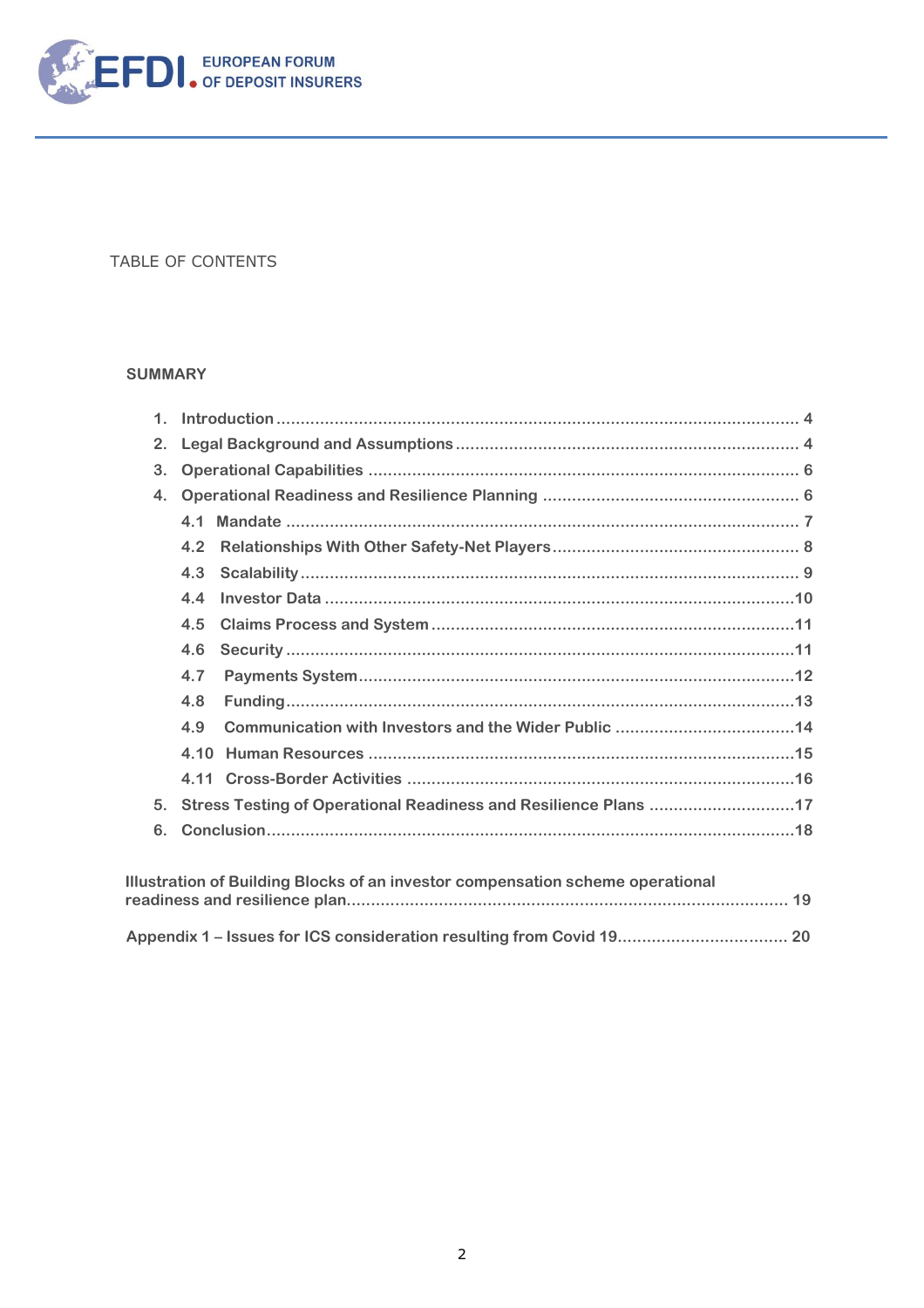

### **Summary**

- The guidelines included in this paper are intended to provide guidance to Investor Compensation Schemes (ICSs) to ensure they are ready to meet the requirements of the Investor Compensation Scheme Directive 97/9/EC (ICSD) and ensure investors receive compensation when it is due.
- This guidance is intended to help ensure ICSs are ready to be implemented when required, as well as recommending the involvement of the ICS in the wider safetynet.
- This guidance is intended to ensure that ICSs are operationally prepared to deal with a failure. ICS operational readiness and resilience plans can help contribute towards effective crisis management.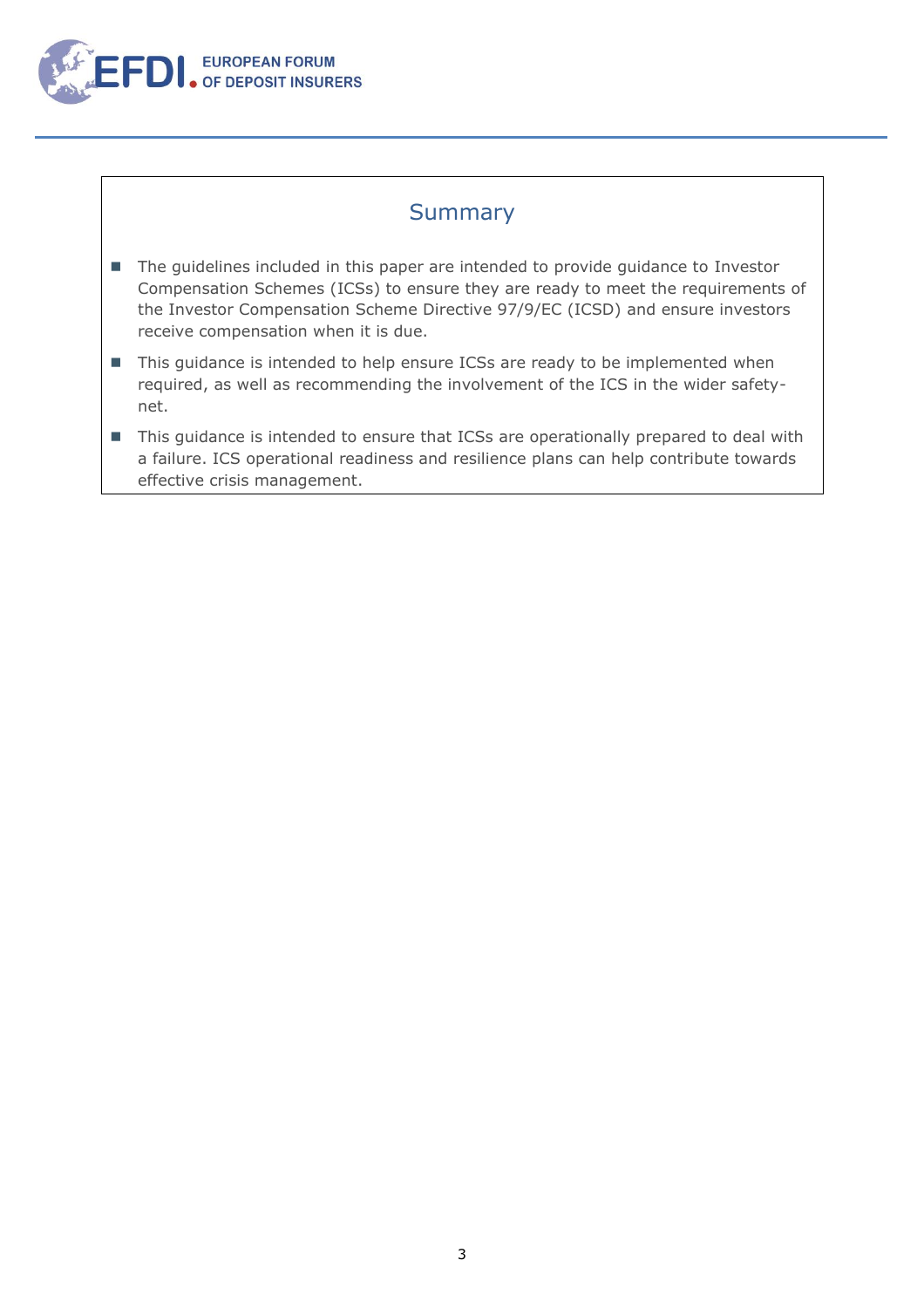

## 1. Introduction

<span id="page-3-0"></span>1. **Directive 97/9/EC** of the European Parliament and of the Council of 3 March 1997 on investor-compensation schemes required all EU Member States to introduce an investor compensation scheme.

2. The Investor Compensation Scheme Directive (ICSD) is a minimum harmonisation directive, meaning it sets the minimum requirements for all EU investor compensation schemes (ICSs) but does not preclude Member States (MS) ICSs from providing more coverage, or a wider scope of coverage than required by the ICSD. The primary aim of the ICSD was to provide protection for investors.

3. The guidelines included in this paper are intended to provide guidance to ICSs to ensure they are ready to meet the requirements of the ICSD and ensure investors receive compensation when it is due.

4. This guidance is intended to help ensure ICSs are ready to be implemented when required, as well as recommending the involvement of the ICS in the wider safety-net.

5. Effective operational readiness and resilience planning can also contribute towards ICS crisis management plans, that is enabling the ICS to deal with a disruptive or unexpected event/s.

## 2. Legal Background and Assumptions

<span id="page-3-1"></span>1. It is assumed that the ICS is established and has the necessary legal powers to comply with the requirements of the ICSD.

2. It is assumed all investment firms, as defined under Article 1 (2) of Directive  $93/22/EEC<sup>1</sup>$  of the ICSD and authorised in accordance with Article 3 of Directive 93/22/EEC or authorized as a credit institution in accordance with Council Directive 77/780/EEC (7) and Council Directive 89/646/EEC (8), the authorization of which covers one or more of the investment services listed in Section A of the Annex to Directive 93/22/EEC, operating within the MS are required to be members of the ICS.

3. It is assumed that EEA ICSs provide investors with coverage of a minimum of €20,000 and provide coverage, as required by Article 2 for claims arising out of an investment firm's inability to:

*- repay money owed to or belonging to investors and held on their behalf in connection with investment business,*

*or*

*- return to investors any instruments belonging to them and held, administered or managed on their behalf in connection with investment business,*

**<sup>1</sup>** Reference to Directive 93/22/EEC should be read as a reference to Directive 2014/65/EU (MIFID2), according to Article 94 MIFID2.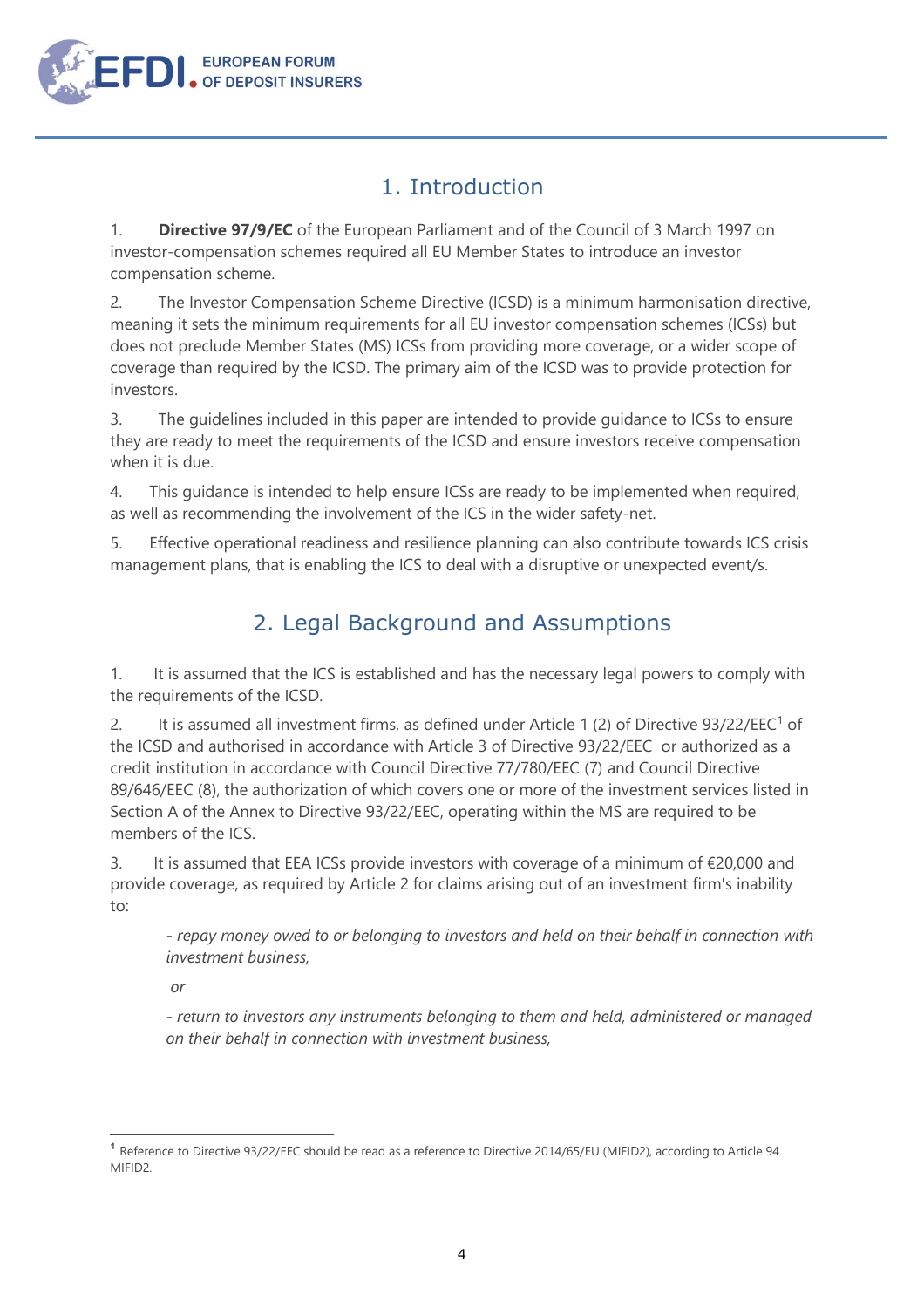4. The guidelines for effective ICSs will cover ICS operational capabilities including payout, funding, relationship with investment firms and investors and with other members of the safetynet.

**EUROPEAN FORUM** OF DEPOSIT INSURERS

5. The ICSD provides timelines for payment of compensation by the ICS as detailed under Article 9:

*1. The compensation scheme shall take appropriate measures to inform investors of the determination or ruling referred to in Article 2 (2) and, if they are to be compensated, to compensate them as soon as possible. It may fix a period during which investors shall be required to submit their claims. That period may not be less than five months from the date of the aforementioned determination or ruling or from the date on which that determination or ruling is made public.*

*The fact that that period has expired may not, however, be invoked by the scheme to deny cover to an investor who has been unable to assert his right to compensation in time.*

*2. The scheme shall be in a position to pay an investor's claim as soon as possible and at the latest within three months of the establishment of the eligibility and the amount of the claim.<sup>2</sup>*

*In wholly exceptional circumstances and in special cases a compensation scheme may apply to the competent authorities for an extension of the time limit. No such extension may exceed three months…..*

6. It should be noted that investment firm failures can be complex and the process for establishing losses suffered, particularly if fraud has taken place, can be extensive. The threemonth payout timeline may be triggered weeks or even months after the failure of the investment firm. The timeline for quantifying loss, and the overall financial position of the investment firm, is likely to be dependent on the complexity of the investigation undertaken by the relevant administrator/liquidator.

7. It should be noted that MiFID Article 14 – Membership of an authorised Investor Compensation Scheme states:

*The competent authority shall verify that any entity seeking authorisation as an investment firm meets its obligations under Directive 97/9/EC at the time of authorisation.*

8. It is assumed therefore that all MS investment firms comply with article 14 of MIFID II and with the 97/9/ECC Directive.

9. The single market within the EEA allows investment firms to undertake the sale and management of investments across all EEA MS. Investment firms across the EU may passport on a branch or services basis. The development of financial technology allowing the marketing and sale of investments via platforms and online marketing tools may lead to a potential increase in cross-border investment activity.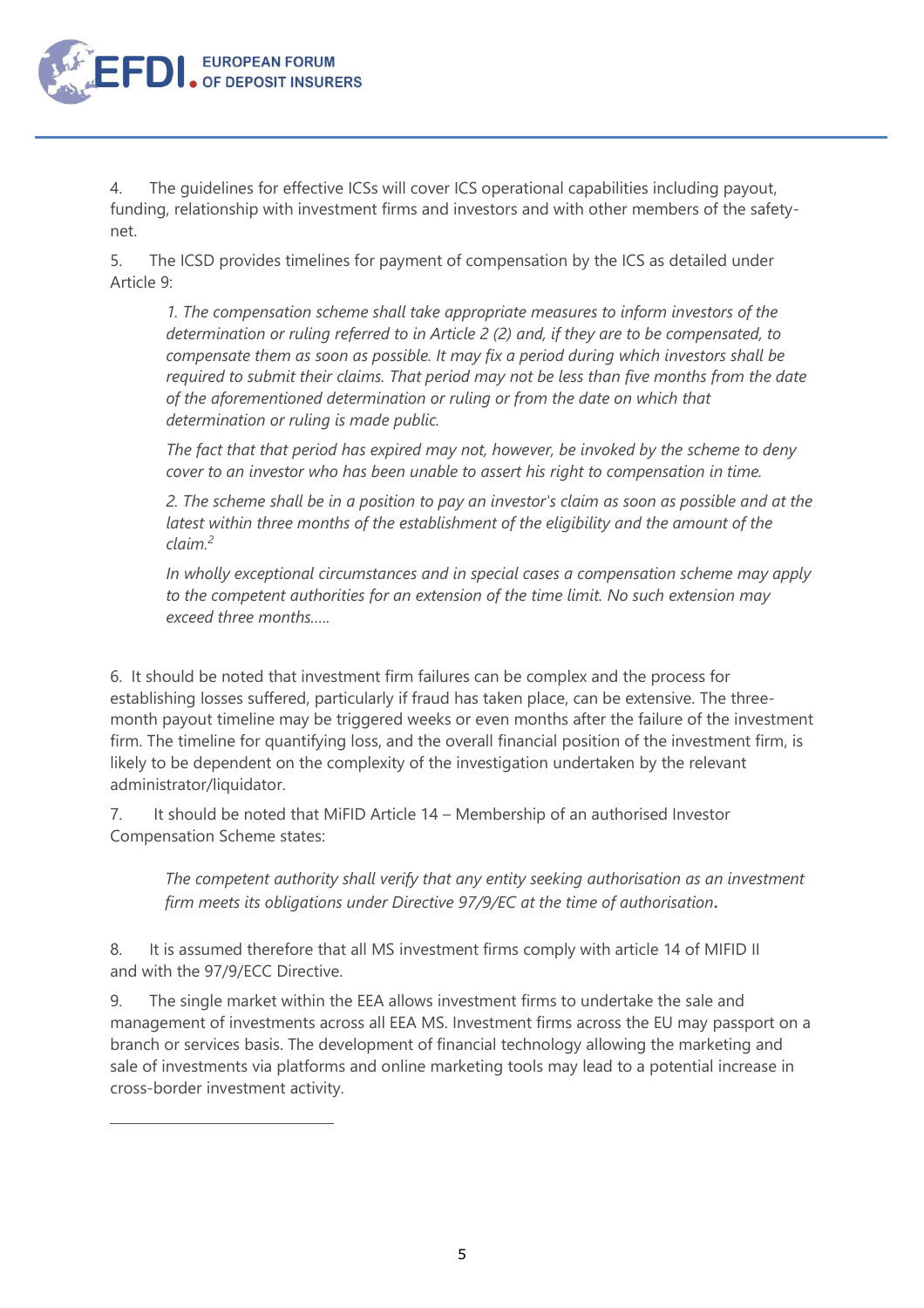

10. The ICSD, unlike the DGSD, does not contain requirements for the host state ICS to act as payout agent for the home state ICS. However, there are requirements within the ICSD, under Article 7, allowing investment firms to top-up their compensation coverage to match that of a host state ICS, if the firm operates a branch within the host state.

#### *Article 7*

*1. Investor-compensation schemes introduced and officially recognized in a Member State in accordance with Article 2 (1) shall also cover investors at branches set up by investment firms in other Member States……..*

*….Where the level or scope, including the percentage, of the cover offered by the host Member State's investor-compensation scheme exceeds the level or scope of the cover provided in the Member State in which an investment firm is authorized, the host Member State shall ensure that there is an officially recognized scheme within its territory which a branch may join voluntarily in order to supplement the cover which its investors already enjoy by virtue of its membership of its home Member State's scheme.*

*If a branch joins such a scheme, that scheme shall be one that covers the category of institution to which the branch belongs or most closely corresponds in its host Member State.*

*Member States shall ensure that objective and generally applied conditions are established concerning branches' membership of all investor-compensation schemes. Admission shall be conditional on a branch meeting the relevant membership obligations, including in particular the payment of all contributions and other charges. Member States shall follow the guiding principles set out in Annex II in implementing this paragraph.*

## 3. Operational Capabilities

<span id="page-5-0"></span>1. EEA ICSs have varying levels of experience of dealing with investment firm failures and providing compensation to investors. The EFDI ICS WG has been developed as a way for members to exchange experience and develop best practice. This guidance is intended to form the basis for an ICS to develop the relevant capabilities to ensure, that in the event of need, the ICS is ready for implementation and able to provide effective compensation to protected investors.

2. Ensuring the ICS can effectively provide compensation to investors in the event of need will mean ICSs can effectively contribute towards consumer protection and wider financial stability.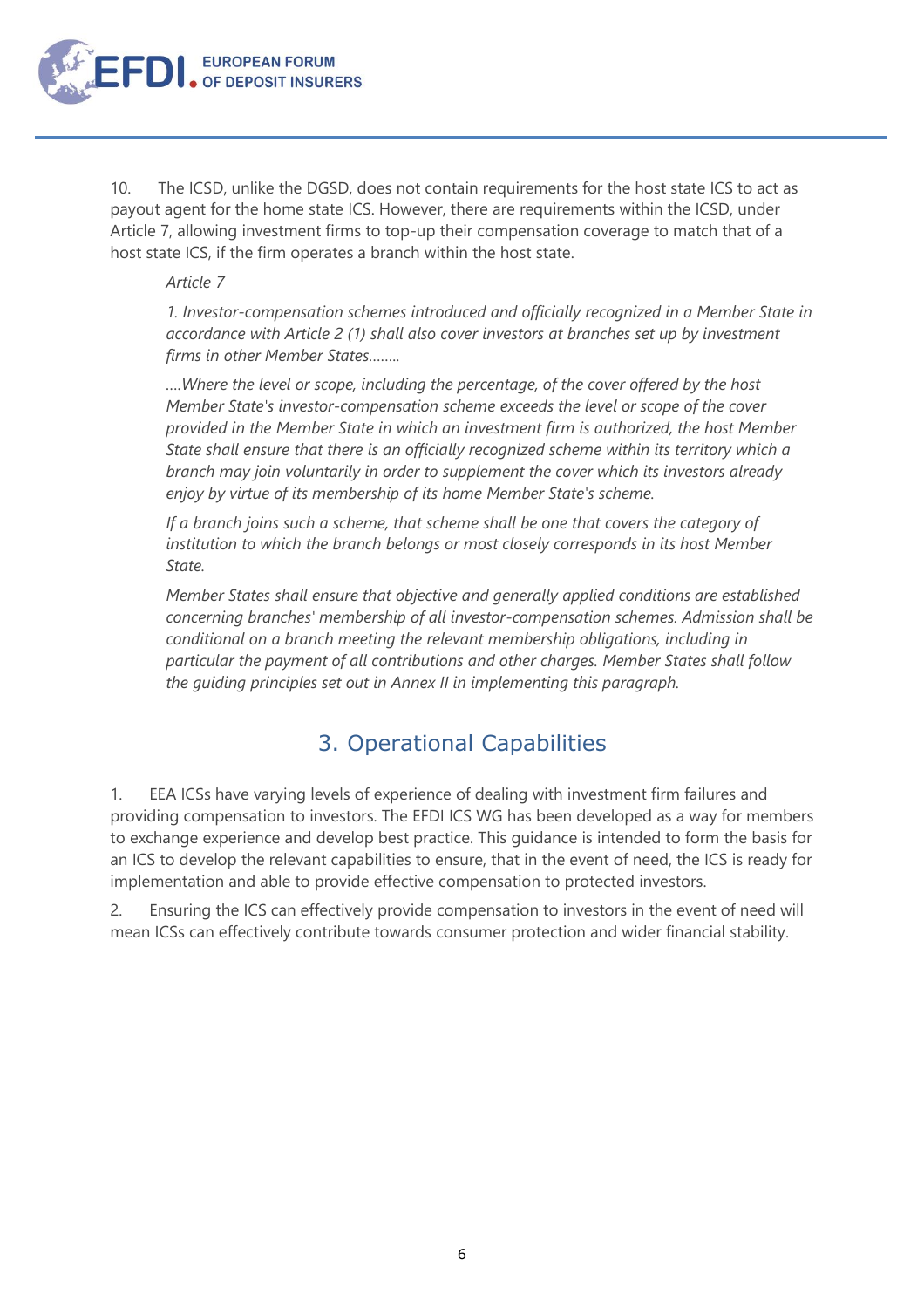

## <span id="page-6-0"></span>4. Non-Binding Guidance for Operational Readiness and Resilience Planning

The guidance below is intended to provide an overview of the issues which need to be considered by all EEA ICSs for effective operational readiness and resilience planning. For the purposes of this paper **operational readiness** is defined as the capability of an ICS to efficiently deploy, operate, and maintain their systems and procedures. **Operational resilience** refers to the ability of an organisation, in this case an ICS, to identify and protect itself, as much as possible, from potential threats and possible failures, respond and adapt to, as well as recover and learn from disruptive events.

1. **To prepare an effective operational readiness and resilience plan an ICS must have a clear overview of all the steps** it will need to take to achieve payout to eligible investors of a failed financial firm.

2. If not already in place **an ICS should undertake to map its end-to-end process detailing all the processes it must undertake to successfully deal with an investment firm failure**. Each process map is likely to contain multiple steps, and the ICS may wish to break down various elements of the overall process into process maps for each step which can then be joined together to form the ICS end-to-end process. The process map should also include a detailed timeline for each step allowing the ICS to effectively plan for possible payout scenarios.

3. **Work on an end-to-end process map will allow an ICS to form an effective view of what elements need to be included in operational readiness and resilience plans and provide assurance that plans are linked directly to operational delivery**. Process maps for individual elements of the end-to-end process, such as for the claims process, or funding requirements, will also provide the opportunity for the ICS to build operational readiness and resilience plans for each block of the overall process.

4. **End-to-end process mapping, and its inclusion in operational readiness and resilience plans, will allow the ICS to test elements of the process** as well as the entire end-to-end process. Testing of operational readiness and resilience plans are vital.

5. **ICS operational readiness and resilience planning must be subject to ongoing review**  and revision. Changes and improvements may be driven by amendments to relevant regulation and legislation, decisions of the Courts within the relevant MS, and from lessons learned after completion of live resolution and payout cases.

#### <span id="page-6-1"></span>4.1 Mandate

ICSs across the EEA have varying mandates involving differing roles and responsibilities. For example, in the UK the FSCS has responsibility for negligence and mis-selling claims as well as non-return of investment assets and monies. This means FSCS must be ready to deal with both types of claim. ICSs may have responsibility for resolution as well as payout and may also have powers to act as administrator and/or liquidator of the failed investment firm.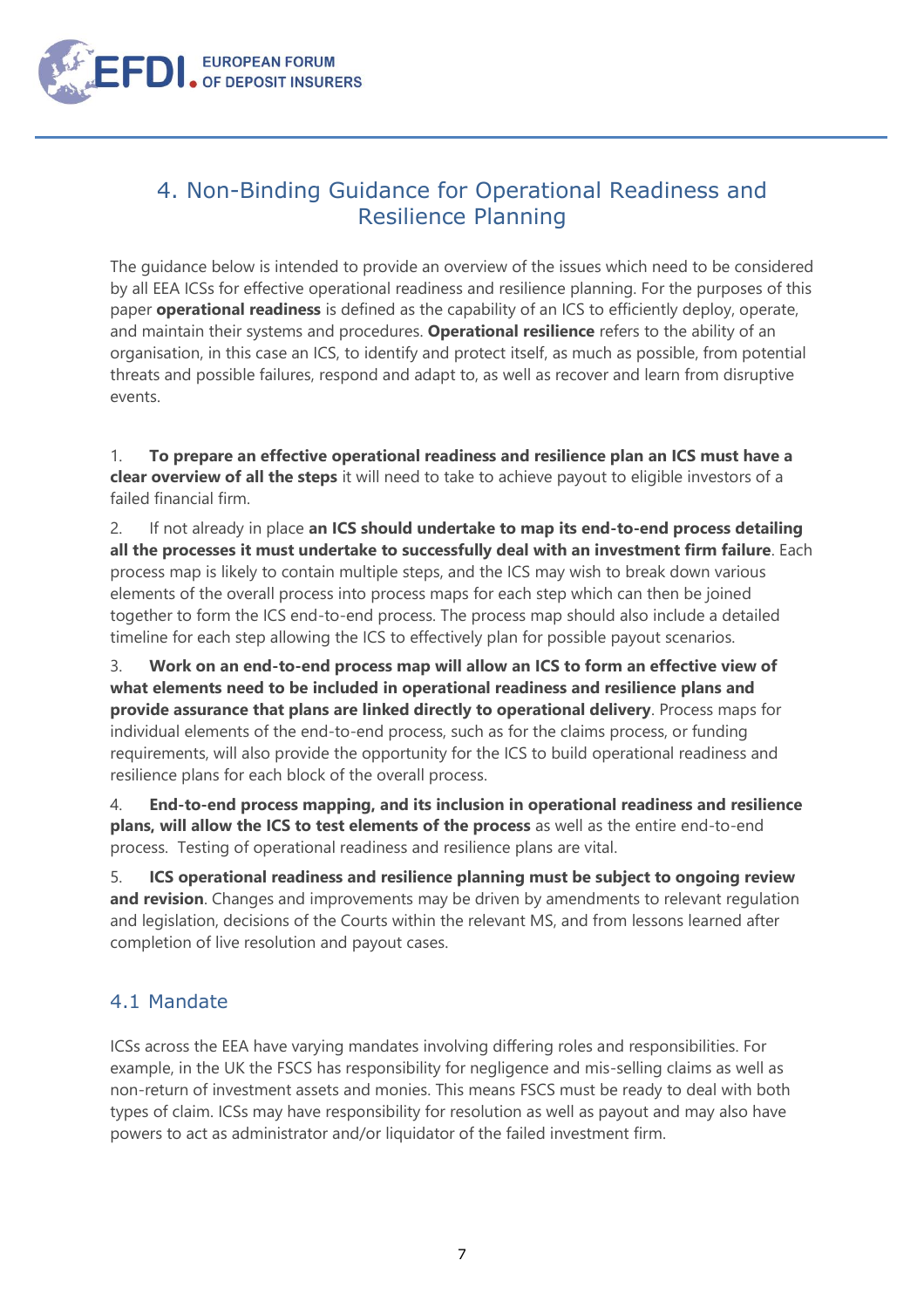

6. **If the ICS has powers to act as liquidator/administrator they should ensure that they have the capability to fulfil this element of their mandate**. This may involve ensuring they have staff with the relevant skill set to enable the ICS to act as liquidator/administrator either permanently employed or have arrangements in place to access staff with the relevant capabilities. This could be via a contractual arrangement ensuring the required staff resource is available when needed. Such contractual arrangements should be considered in advance as part of operational readiness and resilience planning to ensure staff with the relevant skill sets can be called upon promptly to ensure effective delivery of the ICS mandate.

7. **If the ICS does not have liquidator/administrator powers then it is likely they will need to work with a liquidator/administrator**, who may be appointed by the relevant regulatory or legal authorities. If this is the case the ICS should consider in advance, as part of their operational readiness and resilience plans, the information the ICS will require to enable them to effectively deliver compensation promptly to eligible investors. The information exchange between the ICS and the liquidator / administrator, appointed by the Courts and/or regulatory authority, should be guided by relevant legislation and or rules and guidelines already in place for insolvency of investment firms.

8. For best practice where possible, **the ICS should consider developing relationships with those bodies which are responsible for liquidation and/or administration of failed investment firms**. Such relationship development would allow the ICS to agree, in advance of any failure, the information the ICS would need, and the timelines for delivery of the information, to enable payment of compensation to eligible investors.

9. The ICS may want **to consider developing guidelines detailing the information required by the ICS for payout, which can be shared with the relevant bodies and regulatory authorities to ensure all parties are aware of the needs of the ICS to effectively deliver its mandate**. This sharing of information would allow the ICS to engage in effective planning and ensure all parties involved in a potential failure are aware of the ICS requirements prior to any failure taking place.

10. Such requirements and **pre-planning would also allow the ICS to identify whether the process in place** within its MS, which governs the liquidation and/or administration of a failed investment firm, **is fit for the purposes of the ICS**. If gaps or issues are identified during ICS operational readiness and resilience planning, they can be communicated to the relevant bodies and discussions can be initiated about possible changes. ICS operational readiness and resilience planning for liquidation and/or administration will allow the ICS to highlight issues or concerns, or gaps in the regulatory or legal process which could hinder the effective delivery of ICS compensation, prior to any failure.

<span id="page-7-0"></span>11. **Effective ICS** operational readiness and resilience **planning will also serve** to develop **confidence amongst other participants in the financial safety-net** as to the ability of the ICS to deliver its mandate.

#### 4.2 Relationships with Other Safety-Net Players

12. The mandate and governance structure of the ICS may impact upon its role within the financial safety-net. Regardless of this **all ICSs should be involved with other safety-net**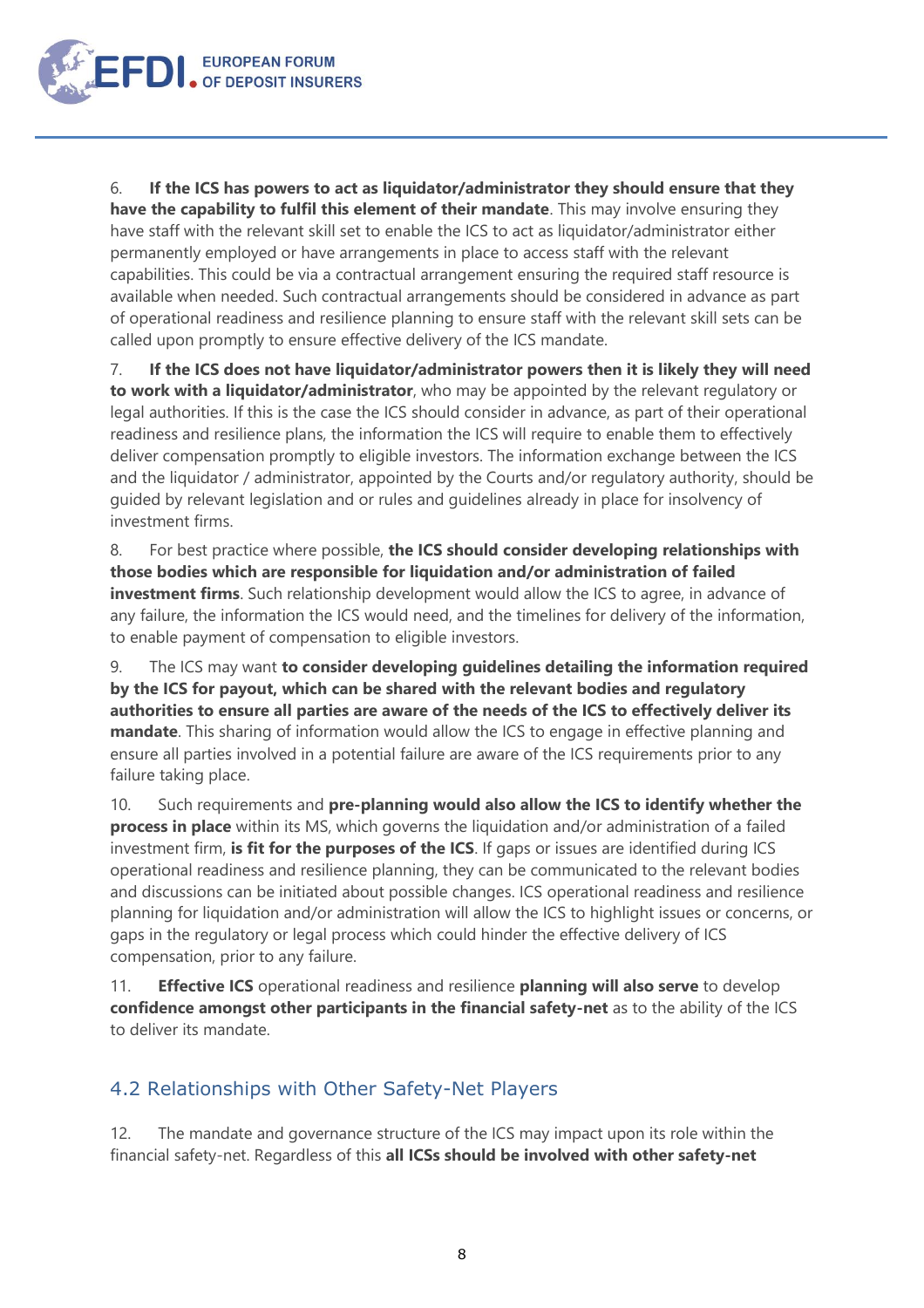

**players, in particular the regulatory authorities responsible for the supervision of protected investment firms**. Exchanges of information within the safety-net as to overall market conditions, and information relating to specific firms, is desirable in order that an ICS can effectively plan for failure. For an ICS to be effective it must have confidence that where possible it will be provided with notice of an impending investment firm failure. Awareness of a potential failure/s will allow the ICS to trigger its operational readiness and resilience plans and prepare to deal with investors. Consideration should be given to formalising the relationship between the ICS and other safetynet participants, and information exchange requirements, via a Memorandum of Understanding or Protocol.

13. **If resolution tools for investment firms exist** in the MS, regardless of whether they sit with the ICS or another resolution body, **the ICS should be involved**. Step-by-step planning of resolution options may well need to include payout as a possible last resort option.

14. It should be stressed to all safety-net participants that **keeping the ICS in the information loop about possible market or firm failures means the ICS is better prepared when triggered. A well-prepared ICS able to effectively fulfil its mandate will be able to deliver its contribution to consumer confidence and financial stability**. Involvement of the ICS during peacetime allows effective preparation to be undertaken. The development of relationships between the financial safety-net participants, including the ICS, is also an added benefit, as these relationships will be called upon if an investment firm fails and the ICS is called upon to deliver compensation.

15. **Involvement of other safety-net participants as part of ICS operational readiness and resilience planning will also demonstrate ICS capability and provide confidence** to the other parties within the financial safety-net that the ICS is fit for purpose.

16. **Development of an effective, detailed operational readiness and resilience plan by the ICS, and testing of that plan, will enable the ICS to identify where they may need specific assistance from supervisory/regulatory authorities**. The ICS can then enter discussions about the specific assistance and/or information required to enable the ICS to effectively deliver its mandate, be that resolution and/or payout.

#### <span id="page-8-0"></span>4.3 Scalability

17. To effectively prepare for potential investment firm failure/s **the ICS should engage with the relevant regulatory authorities as to the expectations regarding the capability of the ICS. The ICS and its partners within the financial safety-net should have an awareness of the investment market within its own MS**. Regulatory information as to the size of the investment markets and firms operating within the market should be available to the ICS. The information required by the ICS may not include market sensitive or confidential information but, to allow for effective operational readiness and resilience planning, a conversation is required amongst participants within the financial safety-net as to the tools available for dealing with investment firm failures, including the triggering of the ICS.

18. **The ICS will require some guidance and assurances as to the likely scale of any potential failure in order that the ICS can undertake effective operational readiness and**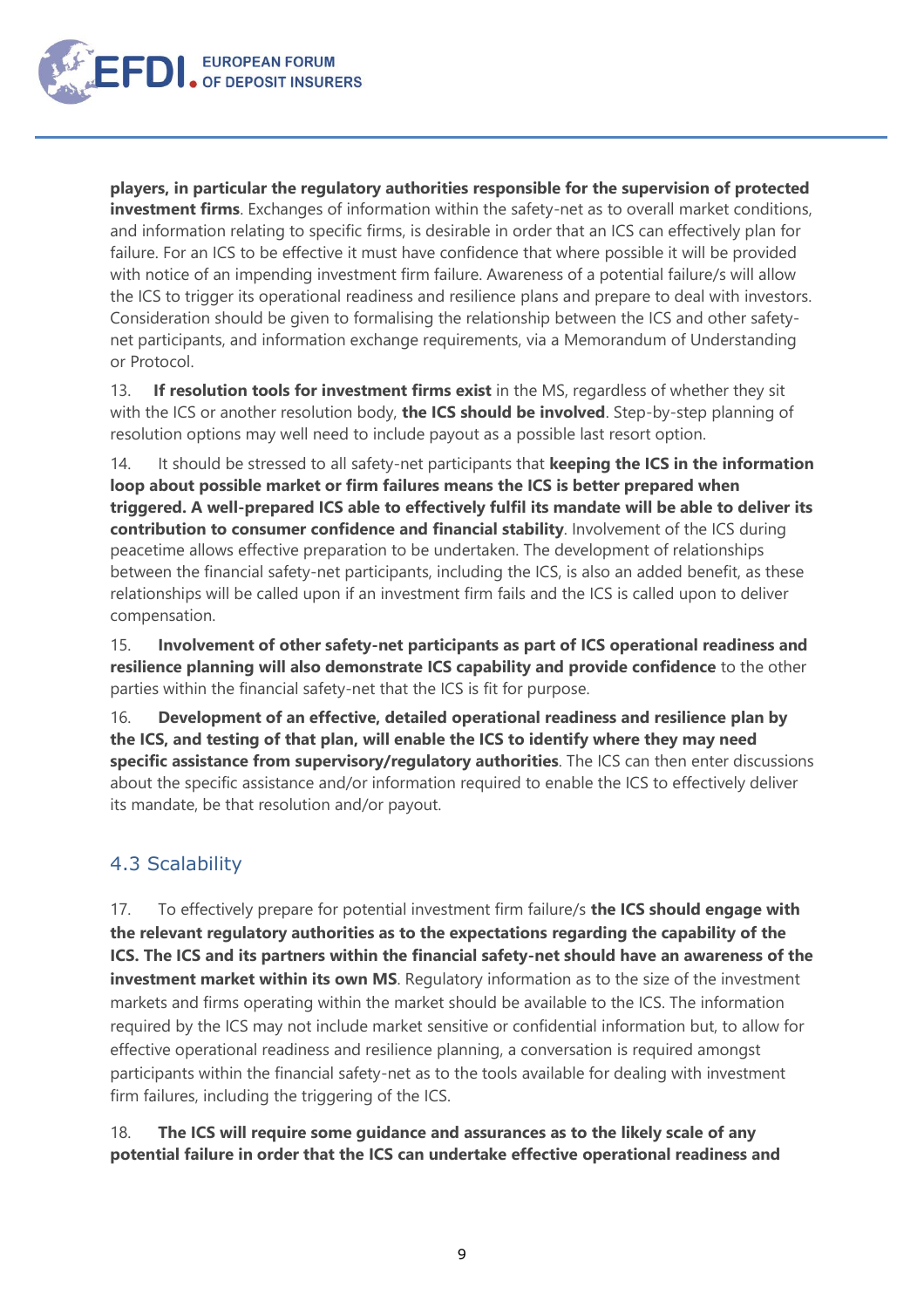**EUROPEAN FORUM** 

**resilience planning**. If there are resolution tools for investment firms in place in the relevant MS, the ICS and other members of the financial safety-net should discuss the investment firms for whom resolution and not payout is the preferred option. For those investment firms for whom resolution is not the preferred option it is assumed that payout via the ICS is the default option.

19. **To prepare effective operational readiness and resilience plans ICSs will need to understand the likely maximum size of investment firm failure the ICS would be expected to prepare for.** It is only with information as to the possible scale and scope of potential firm failures that an ICS can effectively build operational readiness and resilience plans and have confidence in its ability to deliver its mandate.

20. **ICS operational readiness and resilience plans should also take account of the possibility of multiple investment firm failures** occurring at the same time, or over a short period of time, such as during a systemic crisis.

#### <span id="page-9-0"></span>4.4 Investor Data

21. In the event of failure of an investment firm who has customers who may be protected by the relevant MS ICS the **ICS must have the capability to receive the relevant consumer data**.

22. The ICS must consider what investor information and information it requires to pay compensation. **The ICS should develop a standardised data requirement covering the elements required to enable the ICS to assess and pay investment claims**.

23. **The information required will include as a minimum**:

- I. Name and contact details for the investor
- II. Type of investment
- III. The original investment amount and amount now recorded as the investment balance in failed investment firm records
- IV. The ICS may require other information such as the details of the relevant investment products provided by the failed firm. The ICS may also require the failed investment records for each individual investor which would record the dates and amounts of the original investments and subsequent payments and withdrawals on the investors account/s.

24. The ICS will need to consider exactly what information is required to assess the investors claim for compensation and the information it requires to complete the claim process and complete a payout. If the compensation limit applies on an individual aggregated basis consideration must be given to information about joint accounts and client assets, and the information the ICS will need in respect of these accounts. **The ICS will need to be able to share the list of data required with the relevant liquidator and/or administrator at the time of failure**. It is also recommended that the information required should be shared with the relevant regulatory bodies to ensure all parties in the financial safety-net are aware of the information the ICS requires to enable it to deliver payout.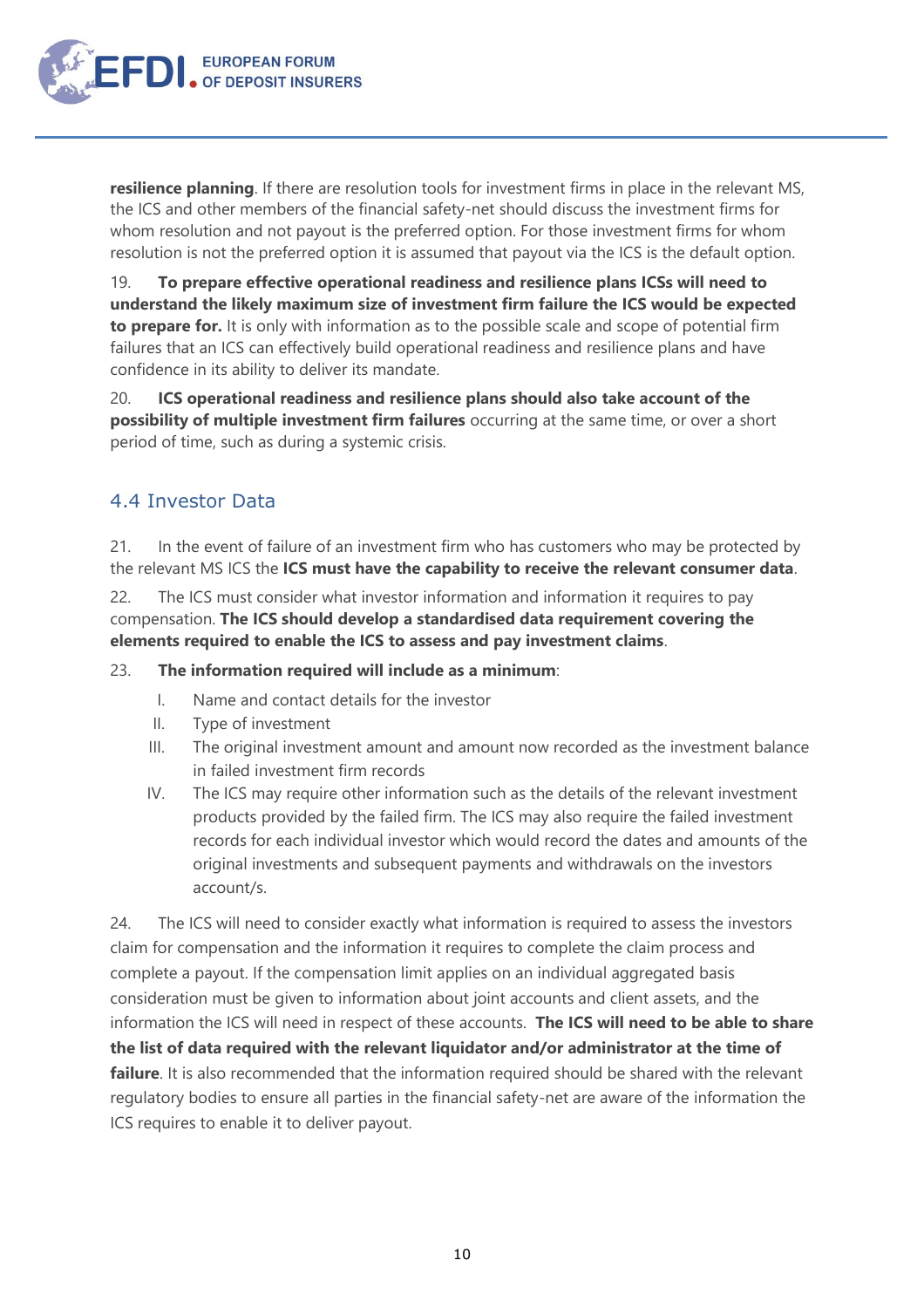

25. If the jurisdiction requires regulated investment firms **to hold investor data in a specific format it is recommended that the regulatory authorities and the ICS engage in discussions to ensure the investor data format includes all necessary information required** by the ICS and/or the Resolution Authority (if applicable).

26. **If the ICS has** a mandate including **powers to make onsite visits** to protected investment firms, it may wish to **assess investor data when onsite**. If onsite data assessment is part of the role and responsibilities of the ICS then the results of such assessment, and the **sharing of this information** within the financial safety-net, will need **to be considered as part of broader ICS operational readiness and resilience planning.**

27. As part of the ongoing ICS operational readiness and resilience planning process **the investor information required** for an effective payout **should be reviewed on a continuous basis**, and particularly following any payout events following a lesson learned process.

#### <span id="page-10-0"></span>4.5 Claims Process and System

28. To undertake a payout **an ICS will need a system enabling it to process investor claims**  for compensation. The ICS claim system requirements will vary between ICSs as there are no requirements detailed within the ICSD, or guidelines issued by an external body.

29. **An ICS will need to consider its role and responsibilities to ensure any claims system works for the benefit of the ICS, as well as investors** who may need to use the system in the event of an investment firm failure.

30. To develop an effective investor claim system, **the ICS will need to have developed an end-to-end claims process**. An end-to-end claims process will allow the ICS to work through and identify all the elements needed to deliver investor payout.

31. **An effective end-to-end process should consider all processes needed to** (the order of the relevant steps may vary depending on the ICS):

- I. receive the relevant investor information and data from the failed investment firm or the liquidator and/ or administrator;
- II. if required by the ICS rules, receive a claim from the investor;
- III. assess and verify the eligibility of the investor;
- IV. assess and verify the loss suffered by the investor;
- V. apply the ICS compensation limit; and
- VI. make payment to the investor.

32. When the ICS has completed its end-to-end process planning it will **need to consider the resources required to deliver the end-to-end process**. The resources will include an effective IT or information system, human resources and sufficient funding needed to deliver both the resources required and compensation payments.

33. **Any effective claims process and system must be scalable.** As discussed previously in this paper the likely maximum scale of any investment firm failure is an important factor for delivery of an effective ICS. Any claims system must also take account of the possibility of multiple failures and ensure systems, processes and resources can respond to the scale required.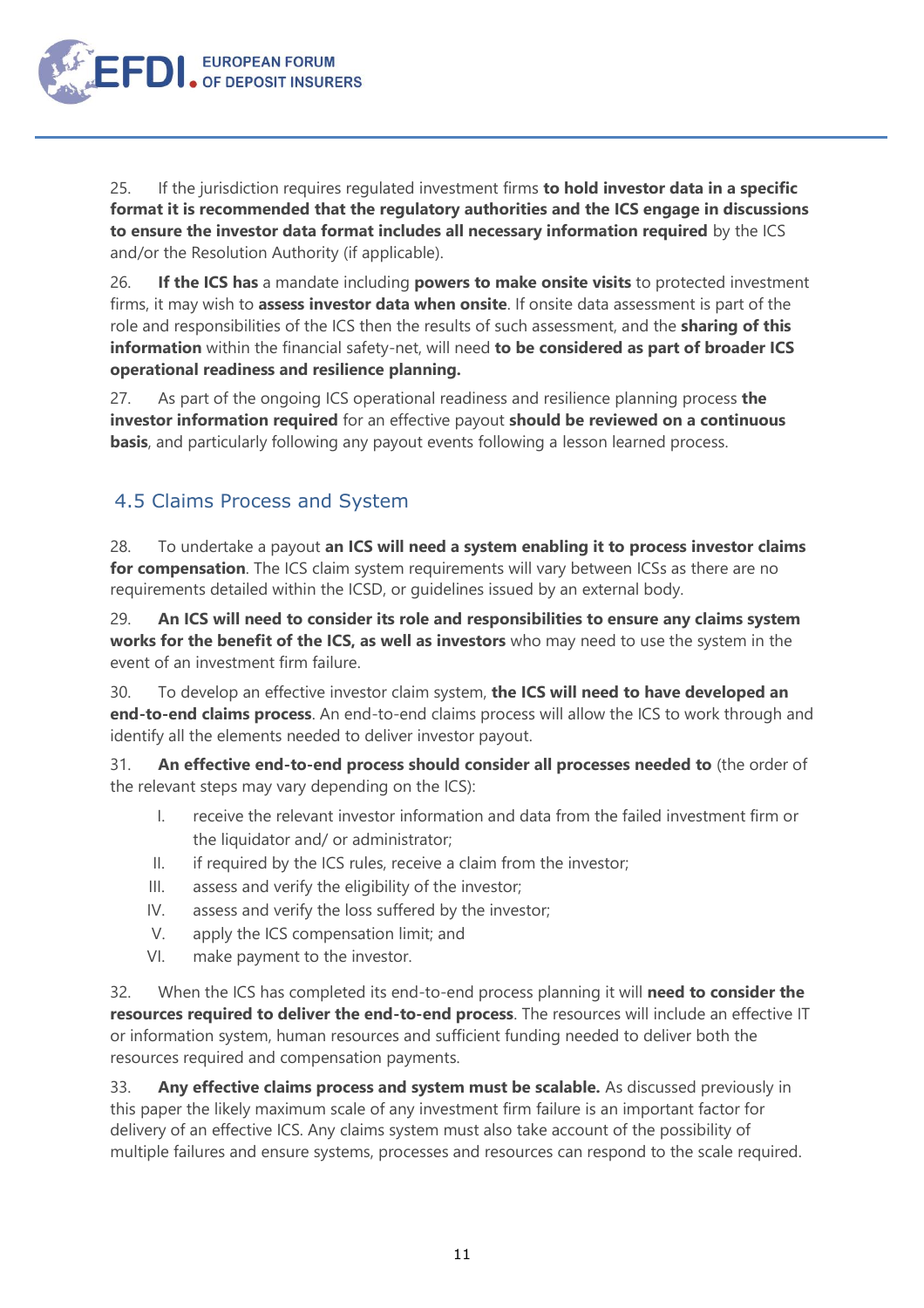

34. As with all elements of operational readiness and resilience planning **the claims process and systems will need to be reviewed following stress testing or payout.** Testing of the claims process and systems will allow the ICS to continually assess process and system effectiveness and make changes and improvements when identified.

35. An effective end-to-end process **should also take account of the involvement of third parties including regulatory authorities**. Any participation of external third parties in the endto-end process and claims system should also be tested as part of the ICS operational readiness and resilience plans.

#### <span id="page-11-0"></span>4.6 Security

36. **The ICS claims system will need to be able to record all information necessary for the assessment of claims including personal investor information.** As personal investor information is retained by the ICS for the purposes of its mandate the ICS **must take the necessary steps to ensure security of investor data** and comply with the requirements of GDPR and/or national data security requirements.

37. **ICS's should also consider their overall Information security management (ISM)**. ISM describes controls that an organisation needs to implement to ensure that it is sensibly protecting the [confidentiality](https://en.wikipedia.org/wiki/Confidentiality), availability, and integrity of its [assets](https://en.wikipedia.org/wiki/Asset) from [threats](https://en.wikipedia.org/wiki/Threat_(computer)) and [vulnerabilities](https://en.wikipedia.org/wiki/Vulnerability_(computing)). As part of information security management, an organisation may implement an information security management system.

38. **ICS operational readiness and resilience plans should include consideration of the effectiveness of ICS data security and their information security management**. An ICS should give consideration to developing a holistic Business Continuity Process (BCP) as part of the Information Security Management System.

#### <span id="page-11-1"></span>4.7 Payments System

39. The result of the ICS claims process should enable the ICS to make payment of compensation to eligible investors. **The ICS must have appropriate payments system or systems enabling payment to be made in place and ensure payments systems are an integral part of operational readiness and resilience planning.** 

40. The ICS will need to ensure that **a process has been developed which will enable the ICS to undertake an assessment of the relevant investment firm records to assess potential losses**. Any such process may require accountancy or legal specialists, either permanently employed by the ICS, or available via an outsourced or contractual arrangement.

41. If the ICS is reliant on the liquidator and/or administrator for access to investor records they may also be reliant on the liquidator and/or administrator to establish an accurate picture of the investment firm losses and individual investor balances. If this is the case the **ICS will need to work closely with the relevant liquidator and/or administrator to ensure access to information**. In such cases timelines for establishing claims may be subject to the control of the liquidator and/or administrator.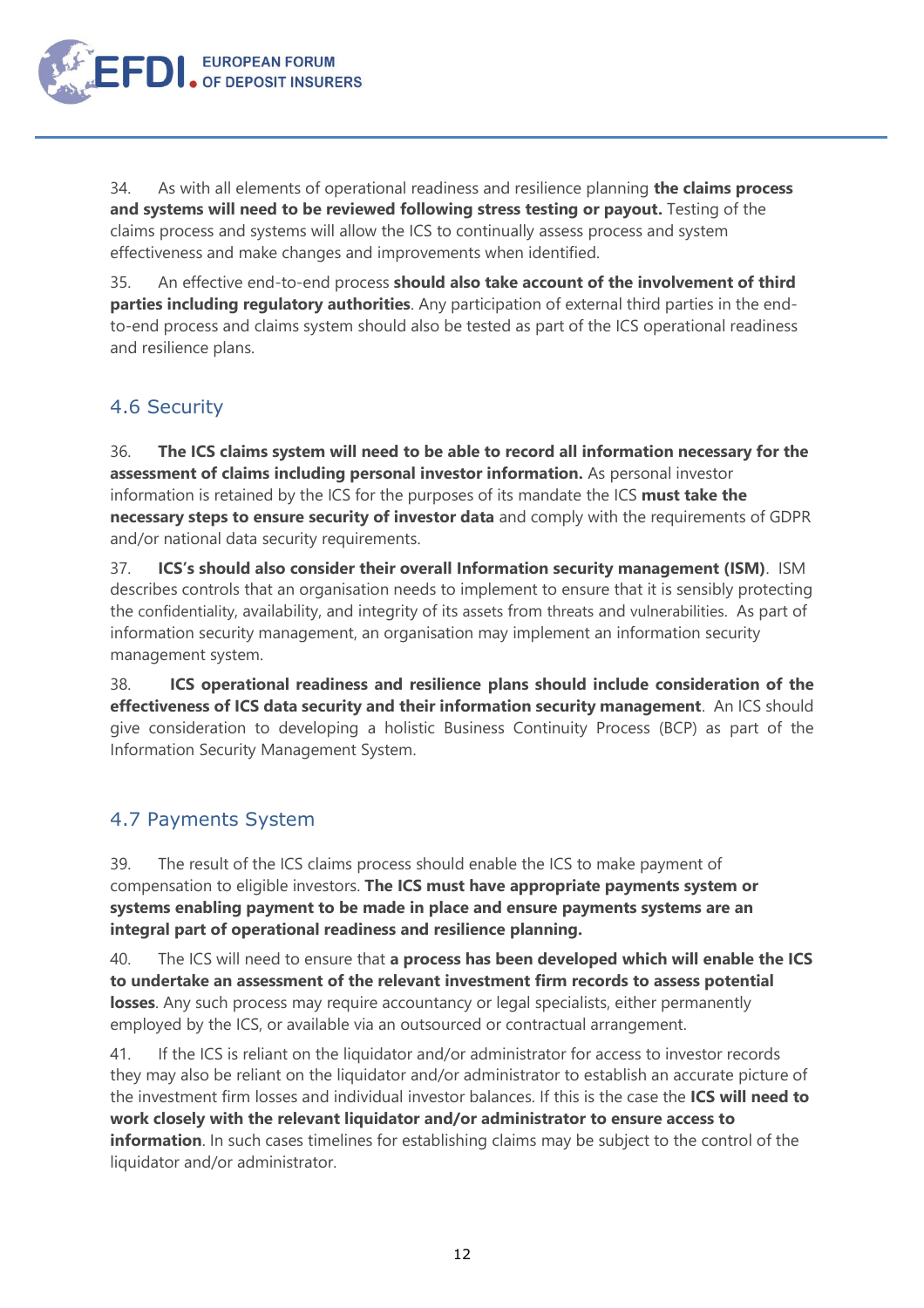

42. **The ICS payments system should take account of the possible scale of any payout and ensure any payments system can deliver the scale of payments required**.

43. **Any testing of the ICS operational readiness and resilience plans should include the testing of the payments system, including third-party providers** at some point during the operational readiness and resilience plan testing cycle.

44. Payments of investor compensation may take place over an extended period, depending on the type of investment firm failure involved and the scale of investor losses, and planning for **an extended timeline** is something **to be considered when preparing operational readiness and resilience plans**.

#### <span id="page-12-0"></span>4.8 Funding

45. **An ICS must have access to sufficient funding to enable it to deliver compensation to investors** when called upon. The funding may come from a variety of sources, depending on the ICS model, which may include:

- I. Ex-ante funding managed by the ICS or a third-party
- II. Ex-post or extra-ordinary contributions from ICS levy payers
- III. Commercial funding arrangements this may include credit facilities including overdraft and loan arrangements, insurance policies, possible debt issuance by the ICS or a third party.
- IV. Back-up funding from the Central Bank or MS Government

46. **The key issue for the ICS when triggered is the ability to access sufficient funds when needed.** Unlike a deposit failure the funds to cover an investment firm failure may be required over a longer timeline, and multiple drawdowns may be required as claims are paid over an extended period

47. **As part of ICS operational readiness and resilience planning the ICS should consider the individual elements of its funding model and how this may impact its planning**. The size of any ex-ante fund and the liquidity of those funds, or the ability of its member firms to pay extraordinary contributions, potentially during a systemic crisis, are all factors which may influence the ICS operational readiness and resilience funding plan. If back-up funding were required for a failure of a certain size, formal arrangements should exist detailing the accessibility of the back-up funds and the likely terms and conditions for accessing such funds by the ICS.

48. As part of ICS operational readiness and resilience planning **the ICS will need to consider various scenarios and how such scenarios would be funded, which may involve a range of funding options**. The ICS should consider formalising any arrangements involving potential third-party funding to ensure the relevant funds can be called upon by the ICS as and when required. Security and risk-profile for ICS fund investment will also need to be considered, particularly if the ICS engages a third-party to manage funds. ICS investment strategy, in particular liquidity of the ex-ante fund and access to funds, will also need to be considered when making assumptions for access to the fund as part of ICS operational readiness and resilience planning.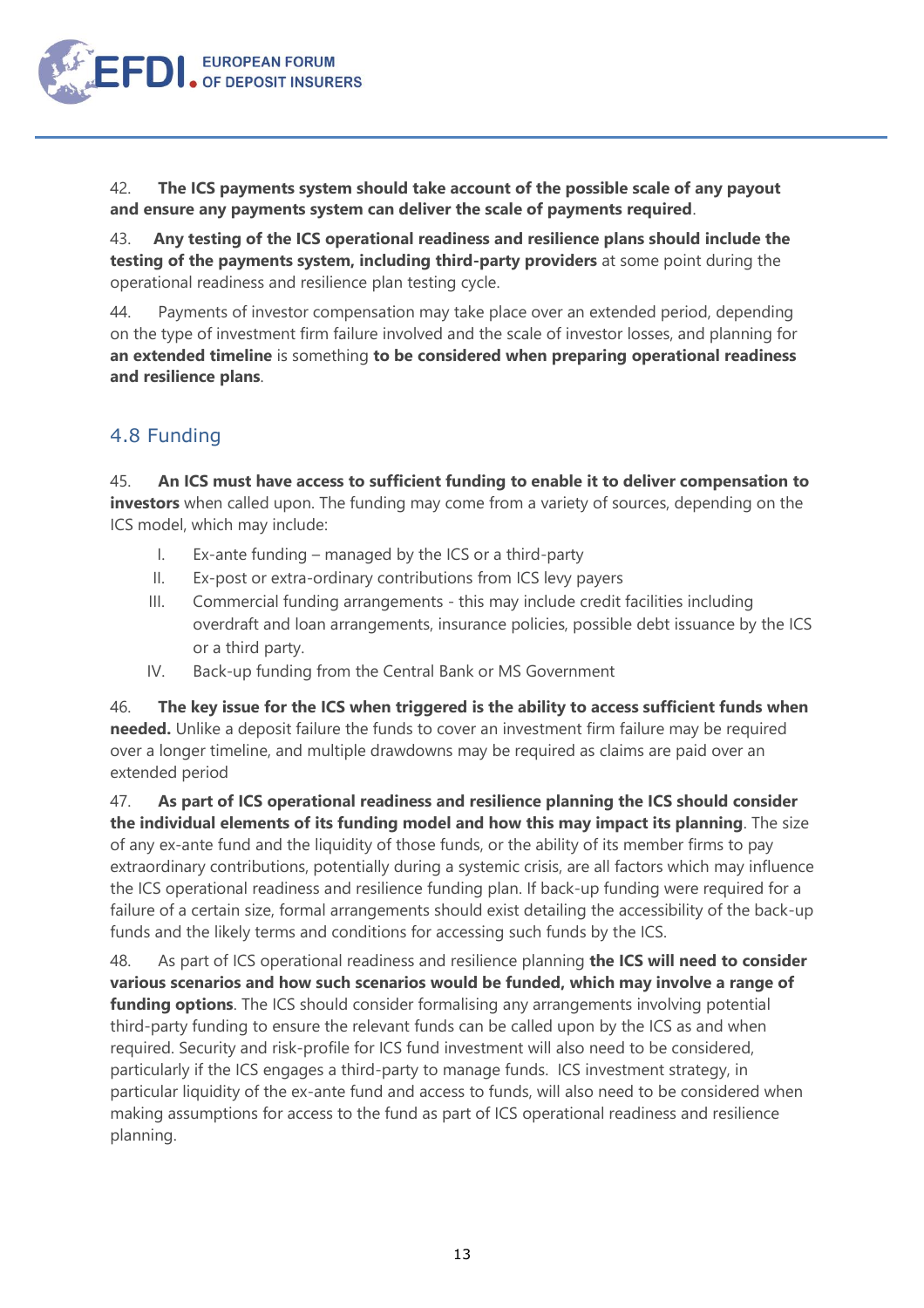

49. Regardless of the ICS funding model it will be vital that all possible funding scenarios are considered as part of operational readiness and resilience planning. As part of ongoing testing of the operational readiness and resilience plans it will be important that the ICS tests its ability to access liquid funds and this may require the involvement of third parties, such as commercial banks or the Central Bank and/or the Ministry of Finance.

50. **To effectively contribute to consumer confidence and financial stability it is vital that the ICS has plans in place to fund any potential investment firm payout**. This element of operational readiness and resilience planning highlights the need for the ICS to enter serious discussions within the financial safety net at the possible size and scale and cost of any potential investment firm payout.

#### <span id="page-13-0"></span>4.9 Communication with Investors and the Wider Public

51. **As part of ICS operational readiness and resilience plans it is vitally important that consideration is given to communication plans for engaging investors before and during a failure**. Effective operational readiness and resilience plans should include communication plans built in peace time to make investors aware of the existence of the ICS. An awareness of the ICS provides better confidence in the financial system and facilitates the compensation process thanks to better prepared investors. Building awareness during peace time is likely to require the support of the other members of the financial safety-net and may involve industry participants and engagement with opinion formers who may be supportive during a payout or crisis event. Effective operational readiness and resilience plans should include communications from the date of failure and continued ongoing communication with investors during, and potentially after, the claims process.

52. **Pre-preparation will ensure that on day one the ICS is ready to communicate reassuring messages about the role and responsibilities of the ICS**. Depending on the role of third-parties in the insolvency and/or administration process, such as lawyers or accountants, it would be good practice, as part of operational readiness and resilience planning, to understand exactly what messages are likely to be shared with investors as part of the investment firm failure process.

53. **The ICS will need to also understand the roles and responsibilities, regarding communications with investors and the wider public, of the other members of the safetynet.** Development of a shared message within the financial safety-net ensuring consistent messaging to investors and the wider public will help reinforce the ICS message to investors.

54. It should be noted, as stated earlier in this paper, **the triggering for payout by the ICS may take place weeks or months after the firm's failure**, depending on the reasons for, and the complexity of, the investment firm failure. **Communication plans by all members of the safety-net, including the ICS, will need to undertake careful messaging during this period** to ensure consumers, and other stakeholders including politicians, press and levy payers, understand the reasons for the delay between investment firm failure and ICS payout. **Perceived delays in payout must not contribute to any damage to the reputation of the ICS and consumer confidence**. ICS communications operational readiness and resilience plans must take this possible delay factor into account.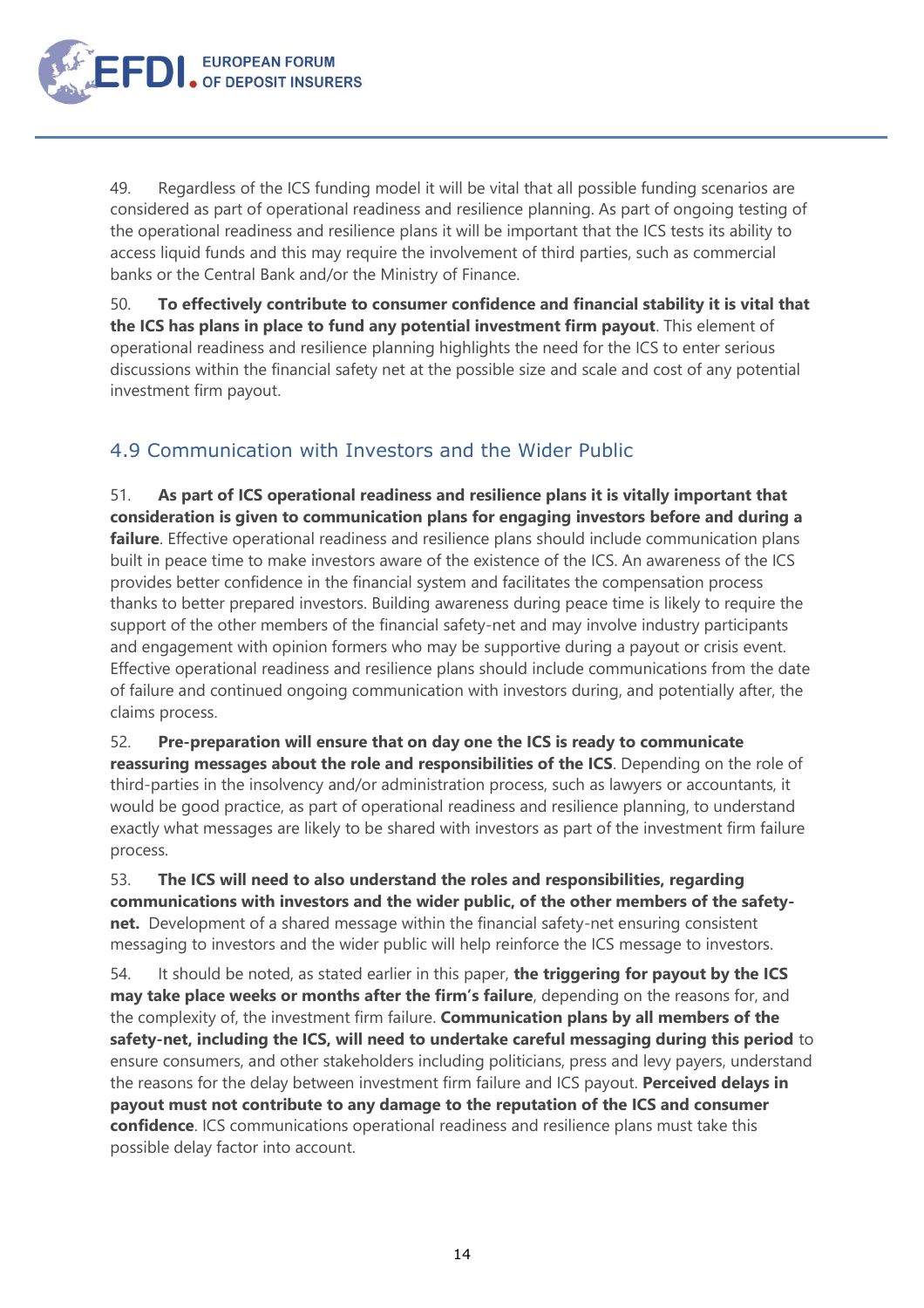

55. **The ICS will need to consider all elements of the communication process and the** 

**tools to be used**. The ICS operational readiness and resilience plans should contain communications templates detailing the core information that would need to be communicated to investors with any failed investment firm. It is acknowledged that templates are likely to need adapting for individual firm failure circumstances. The ICS operational readiness and resilience plan will need to consider the communication resources, including human resources, which will need to be in place at the point of failure.

#### 56. **Operational readiness and resilience planning will need to consider the potential scale and scope of any failure and which tools the ICS will need to use in the event of an investment firm failure.** These tools may include:

- I. ICS website include messaging and Question &Answers' (Q&A's)
- II. Letters to investors
- III. Telephony Q&A's
- IV. Public relations with newspapers, radio and/or TV
- V. Social Media

57. **A comprehensive operational readiness and resilience plan for communications should identify the resources required**. It is acknowledged that ICSs may not have the specialist communications resources required as part of their business as usual resources and external assistance may be required. The EFDI PR and Communications Committee may be able to assist as they have developed templates for deposit failures which could be adapted by ICSs. The EFDI PR and Communications Committee may also be available to provide guidance on the elements required for an effective communications plan.

58. It is important to note that **communications during a payout event are likely to be ongoing to ensure investors and the wider public are kept up to date as to the progress of the payout.** Operational readiness and resilience plans must take account of this ongoing communications need and potential resource implications.

59. **Once the ICS has developed an effective communications contingency plan it should be able to start a discussion with the other members of the financial safety-net as to any gaps and issues identified**. The ICS will also be able to contribute to a broader financial safetynet plan where roles and responsibilities for communications during an investment firm failure are clearly understood by all the involved parties.

60. As with all other elements of the ICS operational readiness and resilience plan **ongoing testing of the communications** operational readiness and resilience **plan will be required.**

#### <span id="page-14-0"></span>4.10 Human Resources

61. The EEA ICS community has widely varying levels of experience with some EEA ICSs never having been triggered. **ICS operational readiness and resilience plans must therefore consider where staff resources will be obtained from in the event of an investment firm failure requiring ICS payout**.

62. **The human resources needed by the ICS to deliver its mandate effectively should be identified during the mapping of the end-to-end claims process** mentioned previously. The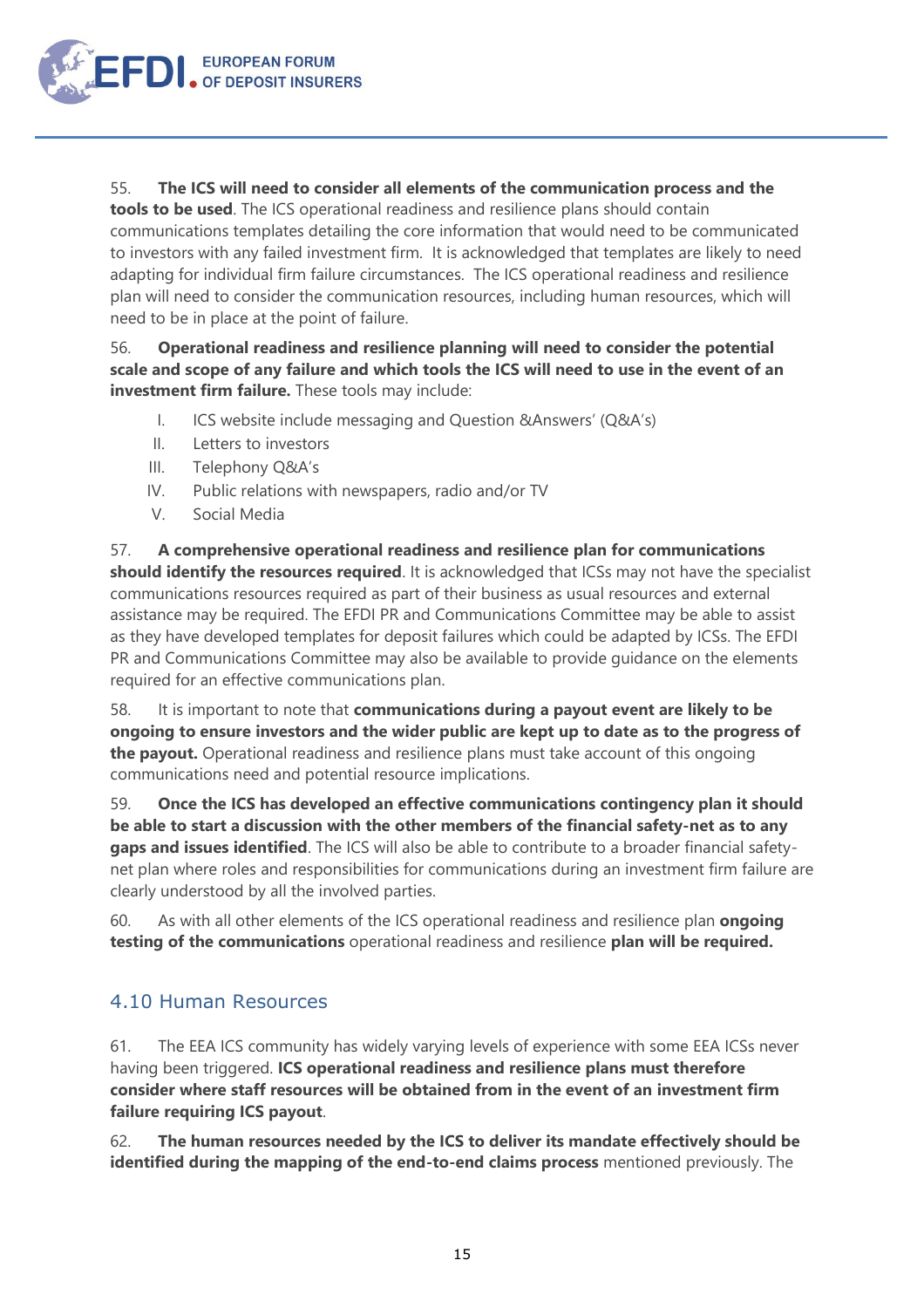**EUROPEAN FORUM** OF DEPOSIT INSURERS

> end-to-end claims process map will allow the ICS to identify the roles and responsibilities for which additional resource may be needed. Once the roles and responsibilities are identified as part of the ICS operational readiness and resilience plans the ICS can then plan how best to resource the additional resources required.

63. **An ICS may well require staff with specialist skills, both during business as usual times and particularly during a payout case**. This may include skills such as operational implementation, risk management, understanding of funding and finance, as well as awareness and understanding of the MS investment market and products. Depending on the size of the ICS these skills may be based inhouse, or accessible via an outsourced or consultancy basis.

64. The ICS may have contractual arrangements in place with third-party providers such as accountants, legal firms, telephony staff providers, payout providers etc. If this is the case, **as part of ICS operational readiness and resilience plans, the retention and implementation of arrangements for third party providers should be detailed and tested as part of the wider stress-testing program**.

65. **If ICS resource operational readiness and resilience plans include staff resources from regulatory bodies the requirements of the ICS would need to be agreed** as part of a wider conversation with all members of the financial safety-net.

#### <span id="page-15-0"></span>4.11 Cross-Border Activities

66. **ICSs should be aware if any investment firms based within another EEA state have topped-up into their ICS in relation to level and/or scope of coverage**. If an investment firm has topped-up, the **home and host state ICS should cooperate to support an effective additional payout process by the host state ICS so that** the roles and responsibilities of both the home and host state ICS are sufficiently clear and detailed, and so they could check how this cooperation **would work in practice**.

67. **There are a broad range of issues relevant to cross-border investment activities which need to be considered as part of broader home state ICS operational readiness and resilience plans**.

68. **For non-resident investors and investors with a branch of an investment firm in another EEA state the ICS will need to consider communication**, and whether there are sufficient investors in another MS to require specific messaging, for example with the website containing messages and Q&A's in multiple languages.

69. **Payment options may also need to take account of cross-border activity**. For example, an agent bank arrangement in a scenario involving multiple investors based outside the MS may not be suitable, and alternative payment measures may need to be considered. The ICS operational readiness and resilience plans should at the least consider the possibility of dealing with investors based outside the home state and what impact this could have in the event of a payout.

70. **Information as to the exposure of home state investment firms in other MS should be a discussion point between the relevant regulatory authorities and the ICS**. Information as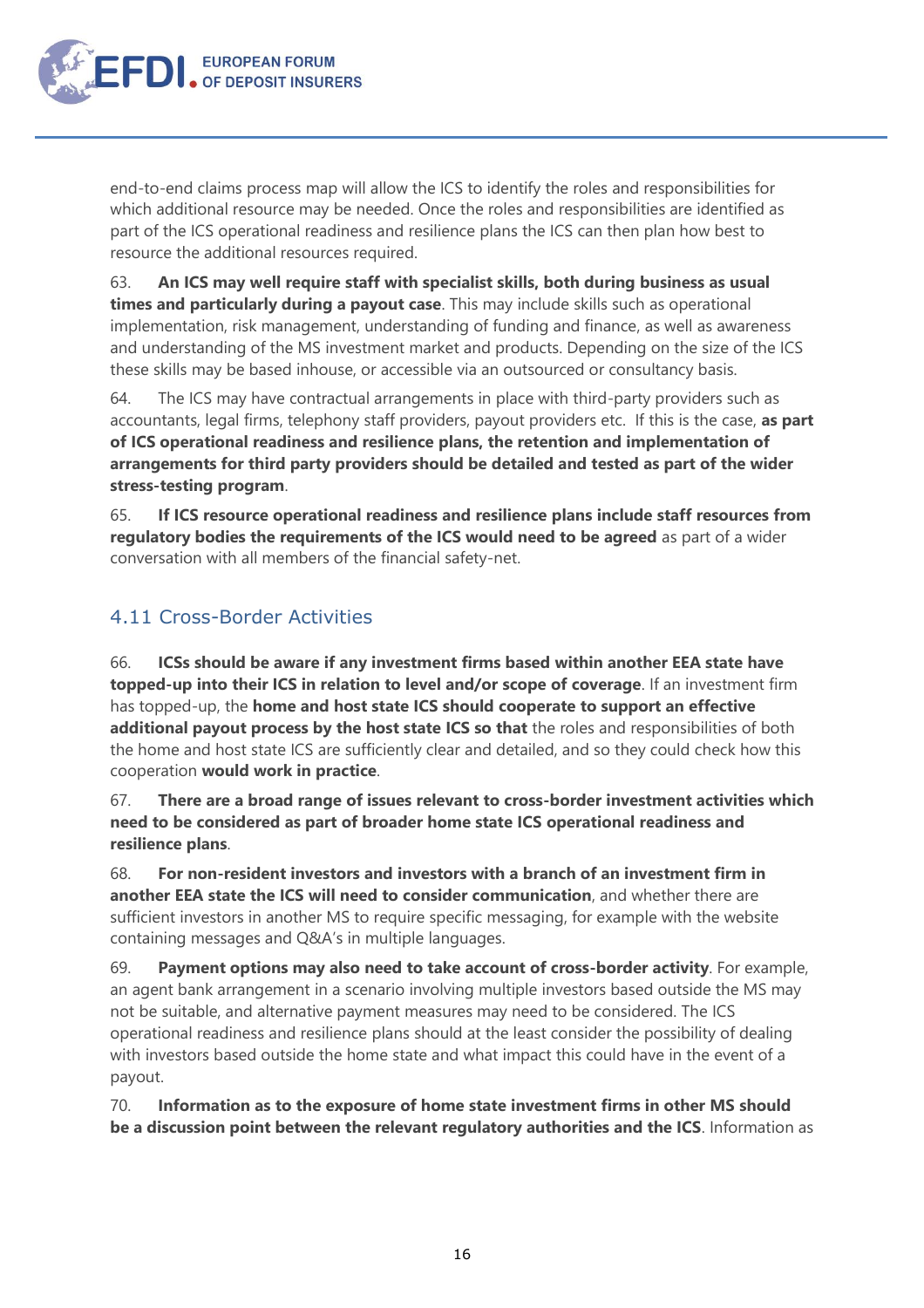

to the scale of home state investment firms cross-border activity, and where such activity is located, should be a contributing factor for ICS operational readiness and resilience planning

71. **For a branch based in another MS the home state ICS may consider entering into bilateral agreements with the host state ICS**. This bilateral agreement could be complex but might allow the home and host state ICSs to discuss possible assistance which could be provided by the host state ICS in the event of failure, including assistance with communication plans. Ongoing home-host cooperation and testing of bilateral arrangements will need to be part of any stress-testing of the ICS operational readiness and resilience plans.

72. As part of its ongoing discussions with other members of the financial safety-net **the issue of branch business or investors based in another MS should be a factor for consideration when discussing the potential failure of any investment firm**. The ICS should make its financial safety-net partners aware of the possible complexities such a scenario may add to a payout. Developing an ICS operational readiness and resilience plan identifying these possible complexities will allow all members of the financial safety-net to fully understand the possible consequences of a cross-border failure for the home state ICS.

73. **ICSs which have members engaging in cross-border branch investment will need to consider cross-border activities and engagement with host state ICSs** as part of their broader operational readiness and resilience plans. As with all ICS operational readiness and resilience plans there will need to be a testing cycle in place and both parties to any bilateral agreement will need to be involved.

## <span id="page-16-0"></span>5. Stress Testing of Operational Readiness and Resilience Plans

1. **Stress Testing of operational readiness and resilience plans is undertaken to provide reassurance that the ICS systems would work when required**. In this scenario the system involves the ICS operational readiness and resilience plan, which requires testing to ensure ICS capability and preparedness for a payout or crisis scenario.

2. Unlike the DGSD the **ICSD sets no requirements for operational readiness and resilience planning or stress-testing of ICS capabilities but it is recommended both are put in place**. It is acknowledged that it may not be necessary to undertake a full end-to-end stress test for all elements of the ICS operational readiness and resilience plan on an annual basis, however **an annual test of at least one or more elements of the ICS operational readiness and resilience plan could be considered.** This could involve, for example, testing funding capabilities, communication plans, claims system testing etc.

3. To ensure the ICS has full confidence in its ability to deal with an investment failure or failures it **could consider testing the full operational readiness and resilience plan from endto-end at least every three to five years**. Stress-testing of all, or part of the ICS operational readiness and resilience plans, provides reassurance as to the ICS ability to undertake a payout. Stress-testing the operational readiness and resilience plans also allows the ICS to identify gaps or issues with its systems or processes. Following the stress-test the ICS can work to resolve those gaps or issues identified.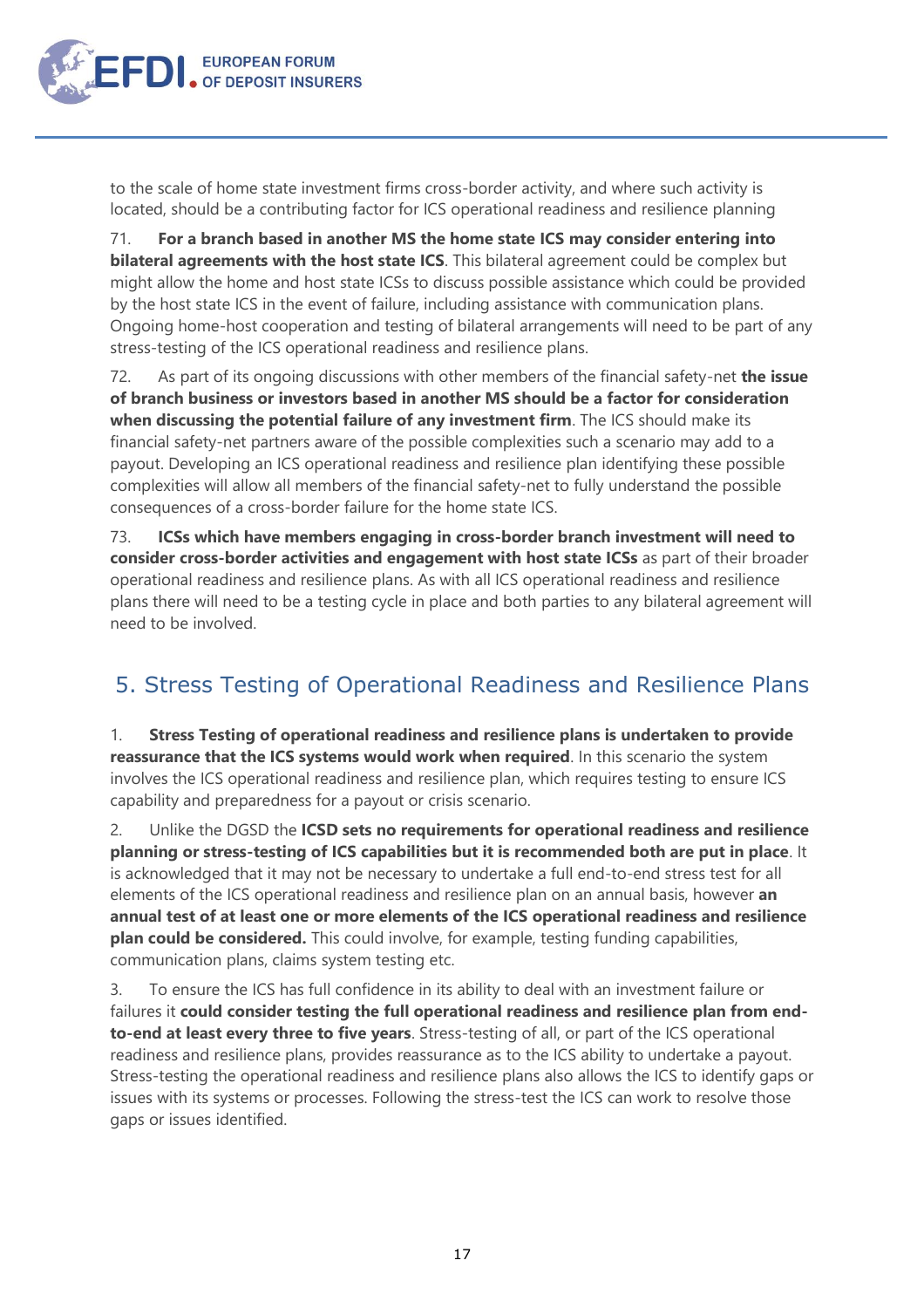4. **The ICS should involve**, where possible, **other members of the financial-safety in elements of the stress-test program where applicable**. For example, testing of the funding capability could involve the Central Bank and/or the Ministry of Finance if back-up funding is part of their remit and interaction with the ICS.

**EUROPEAN FORUM** 

5. **A robust stress-testing program provides confidence in the ability of the ICS to fulfil its mandate to the Executives and Board of the ICS**. The stress-testing program can also provide reassurance to other members of the financial safety-net as to the ability of the ICS to undertake a payout.

6. **Stress-testing of the ICS operational readiness and resilience plans will also lead to lessons learned** which can be shared with the Board of the ICS and other members of the financial safety-net, if applicable. Issues and gaps identified may, in some cases, only be resolvable via third party assistance, such as changes to legislation or rules, whilst others may simply require changes to ICS systems and processes.

## 6. Conclusion

<span id="page-17-0"></span>1. This guidance has been developed to aid the development of effective operational readiness and resilience plans by EFDI ICS WG members. It is a high-level document providing guidance as to the issues to be considered as part of operational readiness and resilience planning. It is acknowledged that some ICS may require additional resource to develop operational readiness and resilience plans, and a stress-test programme, but this document is intended to serve as a useful first step in the process.

2. The EFDI ICS WG intends to undertake further work in relation to ICS operational readiness and resilience planning and stress-testing. It is also planned for the EFDI ICS WG to take advantage of the expertise available within the EFDI through joint work with the Communications and PR Committee and the Stress-Test WG.

3. This paper was originally authored prior to Covid-19 and considering the potential wideranging consequences of Covid-19 an appendix has been added to this paper detailing other issues which ICSs may wish to consider. What has been highlighted by Covid-19 is the need for ICSs to have effective operational readiness and resilience plans to ensure they are ready always to deal with investment firm failures and deliver their role in consumer protection and contribution to financial stability.

Author – Karen Gibbons, Head of International Liaison and Research – FSCS, UK

January 2021.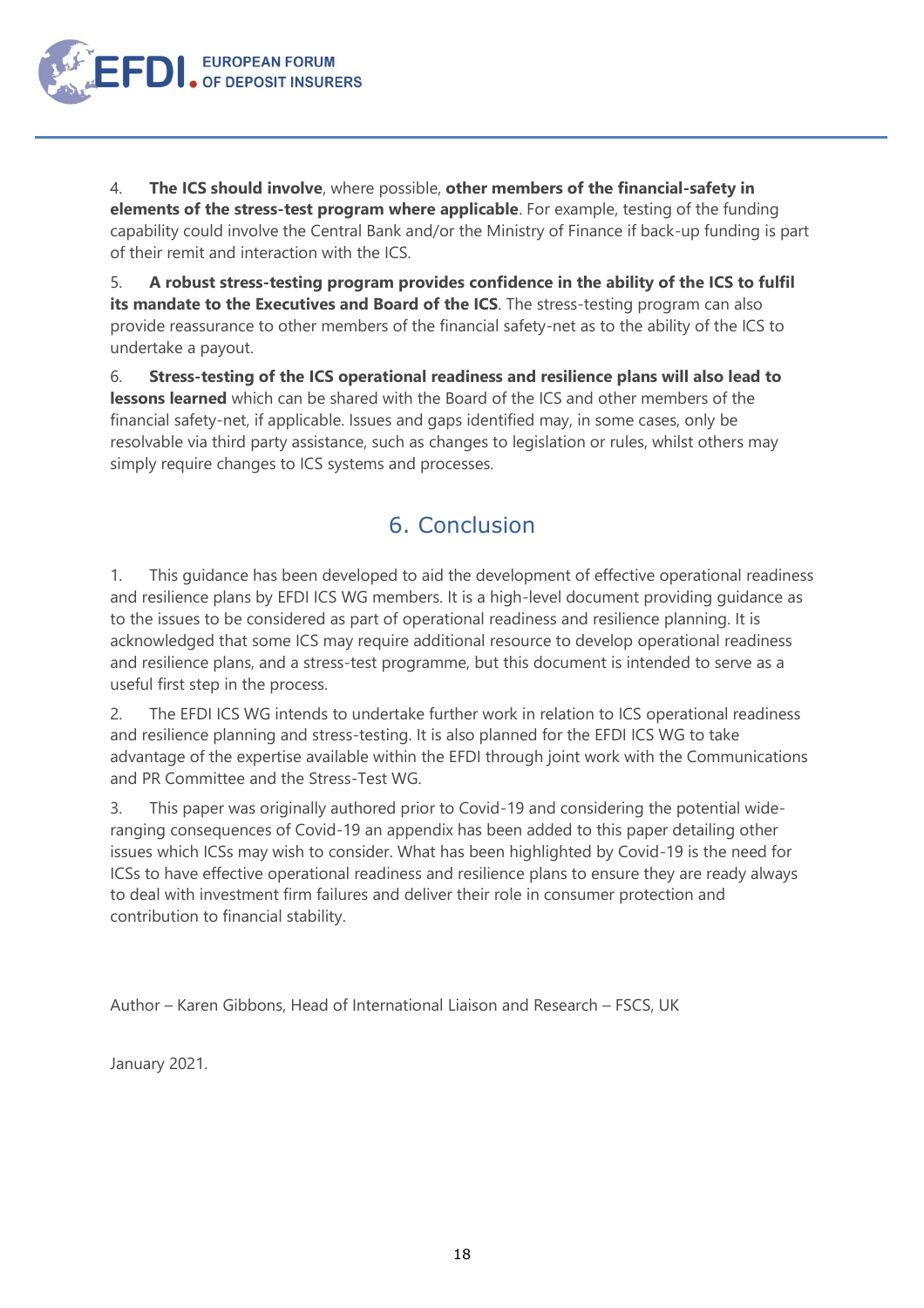

## **Building blocks of an investor compensation scheme operational readiness and resilience plan**